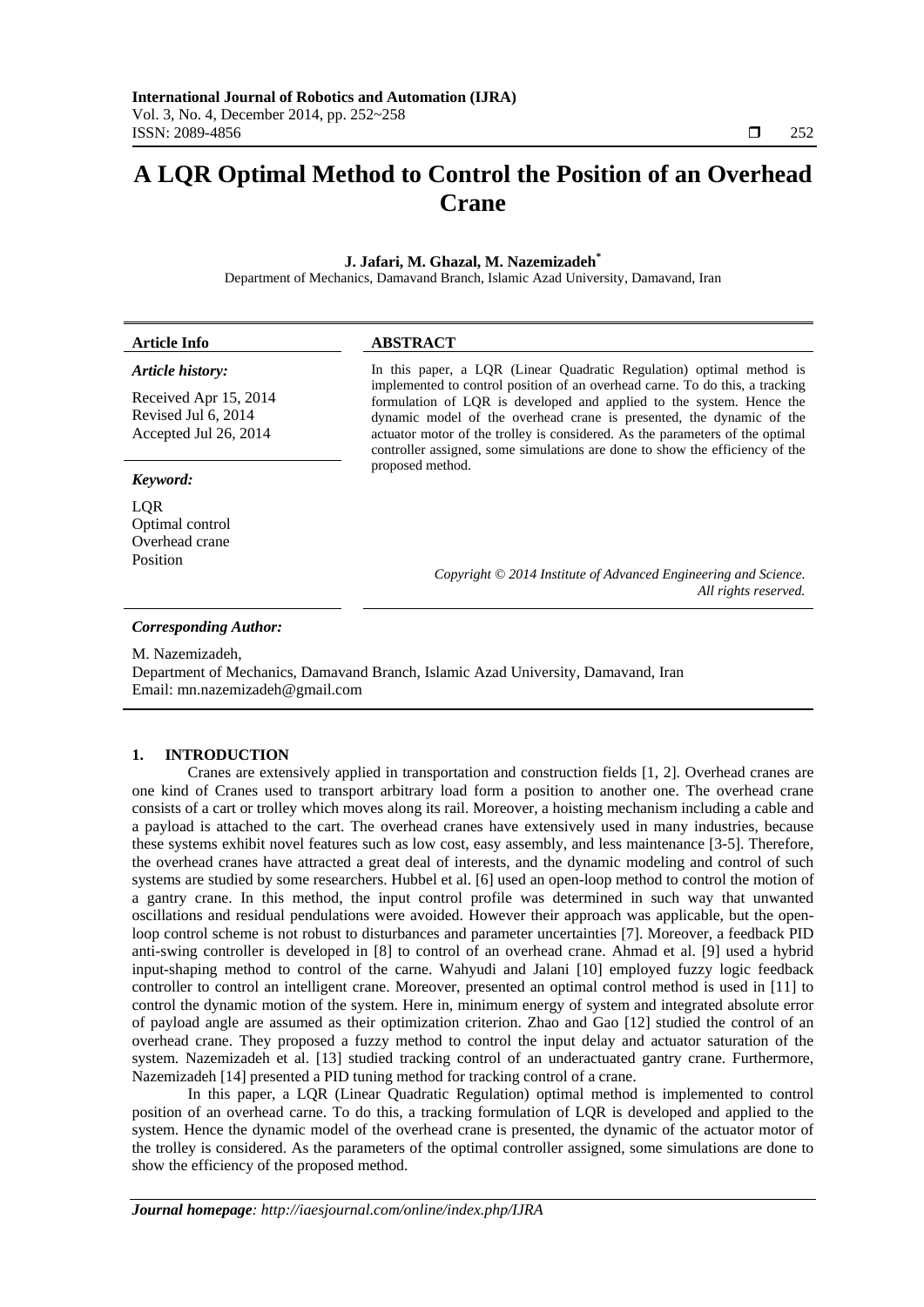In this article, the position control of the overhead crane is studied based on optimal control strategy. The dynamic equations of the system are derived, considering the motor voltage of a wheel of the trolley as the input, and displacement of the trolley as the output of the crane. To control the position of the cart, an LQR method is used. To verify the proposed method, some simulation results are done and presented.

#### **2. LQR OPTIMAL CONTROL OF THE SYSTEM**

In this section, the LQR control method is applied to the system. Presume the dynamic equation of the overhead crane in state-space from can be written as:

$$
\begin{cases} \n\dot{X} = AX + Bu \\ \n\quad y = CX \n\end{cases} \tag{1}
$$

Where *X* is the state vector of the system,  $u$  is the input effort,  $y$  is the output, and  $A$ ,  $B$ ,  $C$  are the coefficient matrices of the system.

Furthermore the final position of the cart can be defined as  $r(t)$ , and related to the final state vector  $X_{\rho}$  and final input of the system  $u_e$  by Eq. (2):

$$
0 = AX_e + Bu_e
$$
  

$$
r(t) = CX_e
$$
 (2)

Thus, combing Eqs. (1) , (2) results in:

$$
\dot{\overline{X}} = A\overline{X} + B\overline{u}
$$
  
 
$$
y = C\overline{X}
$$
 (3)

Where  $\overline{X} = X - X_{a}$ ,  $\overline{u} = u - u_{a}$ ,  $\overline{y} = y - r$  are assumed as reformatted vectors.

Furthermore, to apply the LQR optimal controller, an objective function is considered as follows:

$$
J = \int_{0}^{\infty} \left( \overline{X}^T Q \overline{X} + u^T R u \right) dt
$$
 (4)

Where *Q* and *R* are weighting matrices of optimal controller which is defined by the user.

Using LQR method, the optimal feedback law is  $u = -K\overline{X} = -R^{-1}B^T P\overline{X}$ , where can be achieved from Riccati's equation [15]:

$$
ATP + PA - PBR-1BTP + Q = 0
$$
\n<sup>(5)</sup>

Where is defined as a positive matrix.

#### **3. DYNAMIC MODELING OF THE SYSTEM**

In this section, the dynamic modeling of the overhead carne is presented. The dynamic equations of the system are derived using Lagrange's principle. Figure 1 shows an overhead crane. The crane is consists of a cart transverses in horizontal direction, while a pendulum connects on the cart and hoists the payload.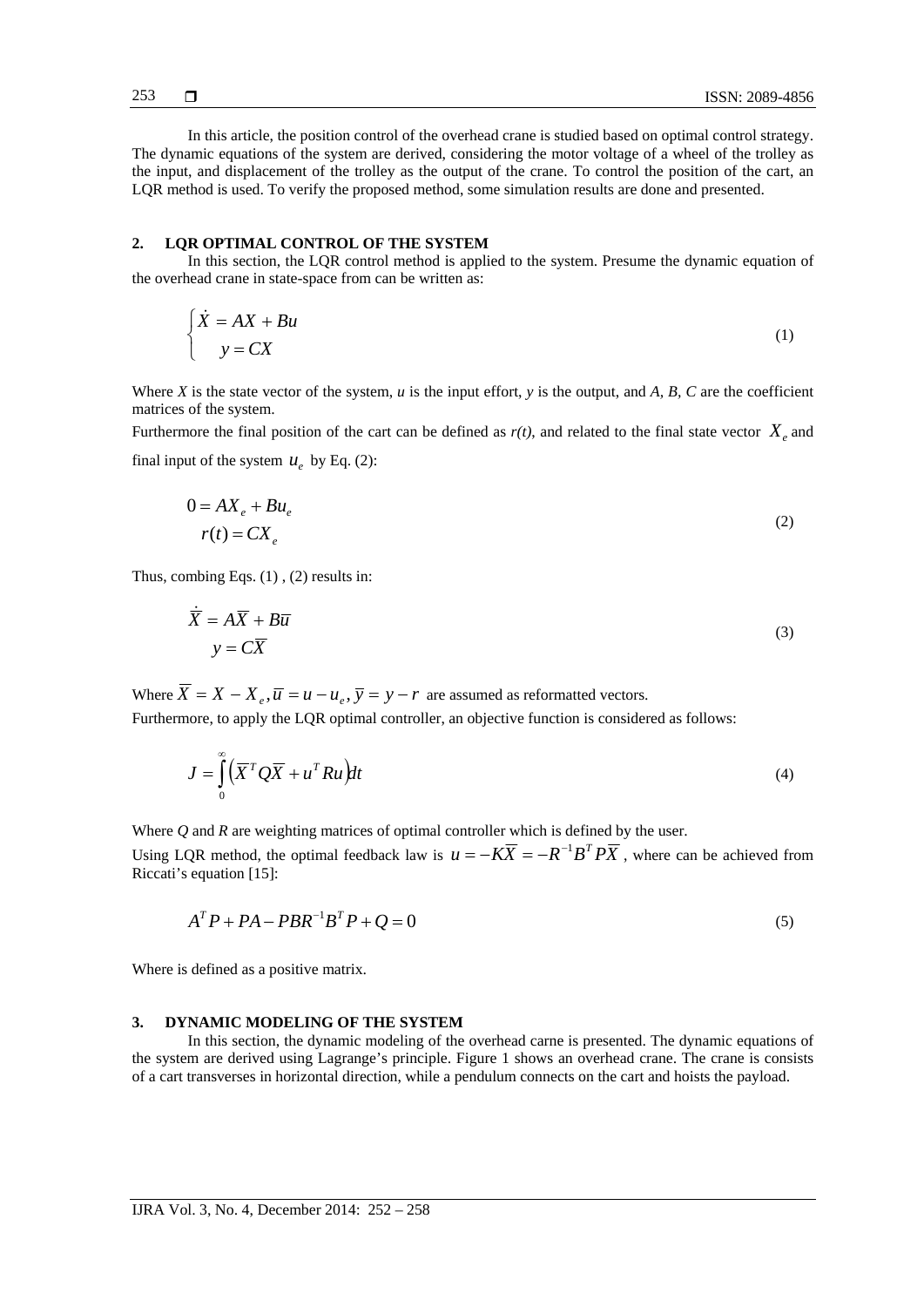

Figure 1. The overhead crane

The parameters of the system are:  $x, \dot{x}$  are the cart position and speed,  $\theta, \dot{\theta}$  are the pendulum angular displacement, *l* is the pendulum length, *M* is the mass of the cart, *m* is the payload mass, *r* is the radius of the wheels of the cart, *e* is the DC motor voltage of the cart, *R* is the motor armature resistance, *k* is the motor torque constant,  $B_p$  is the viscous damping coefficient of the pendulum axis,  $B_{eq}$  is the equivalent viscous damping coefficient, and g is the gravitational constant of earth.

To derive the equation of the motion, the kinetic energy of the cart  $T_1$  and the kinetic energy of the pendulum  $T_2$  are:

$$
T_1 = \frac{1}{2}M(V_{1,x}^2 + V_{1,y}^2) = \frac{1}{2}M\dot{x}^2
$$
  
\n
$$
T_2 = \frac{1}{2}m(V_{2,x}^2 + V_{2,y}^2) = \frac{1}{2}m[\dot{x}^2 + \dot{l}^2 + (\dot{l}\dot{\theta})^2 + 2\dot{x}\dot{l}\sin\theta + 2\dot{x}\dot{l}\dot{\theta}\cos\theta]
$$
\n(6)

Furthermore, the potential energy of the payload is:

$$
U_2 = -mgl\cos\theta\tag{7}
$$

To derive the dynamic equation of the system, the Lagrangian function is stated as:

$$
L = T_1 + T_2 - U_2 = \frac{1}{2} m \left[ \dot{x}^2 + \dot{l}^2 + (\dot{l}\dot{\theta})^2 + 2\dot{x}\dot{l}\sin\theta + 2\dot{x}l\dot{\theta}\cos\theta \right] + \frac{1}{2} M\dot{x}^2 + mgl\cos\theta
$$
 (8)

And the damping force of the system is:

$$
Q_{x,lost} = B_{eq} \dot{x}
$$
  

$$
Q_{\theta, lost} = B_p l \dot{\theta}
$$
 (9)

The Lagrange's principle is written as:

$$
\frac{d}{dt} \left( \frac{\partial L}{\partial \dot{q}_j} \right) - \frac{\partial L}{\partial q_j} = Q_j - Q_{j, lost}
$$
\n(10)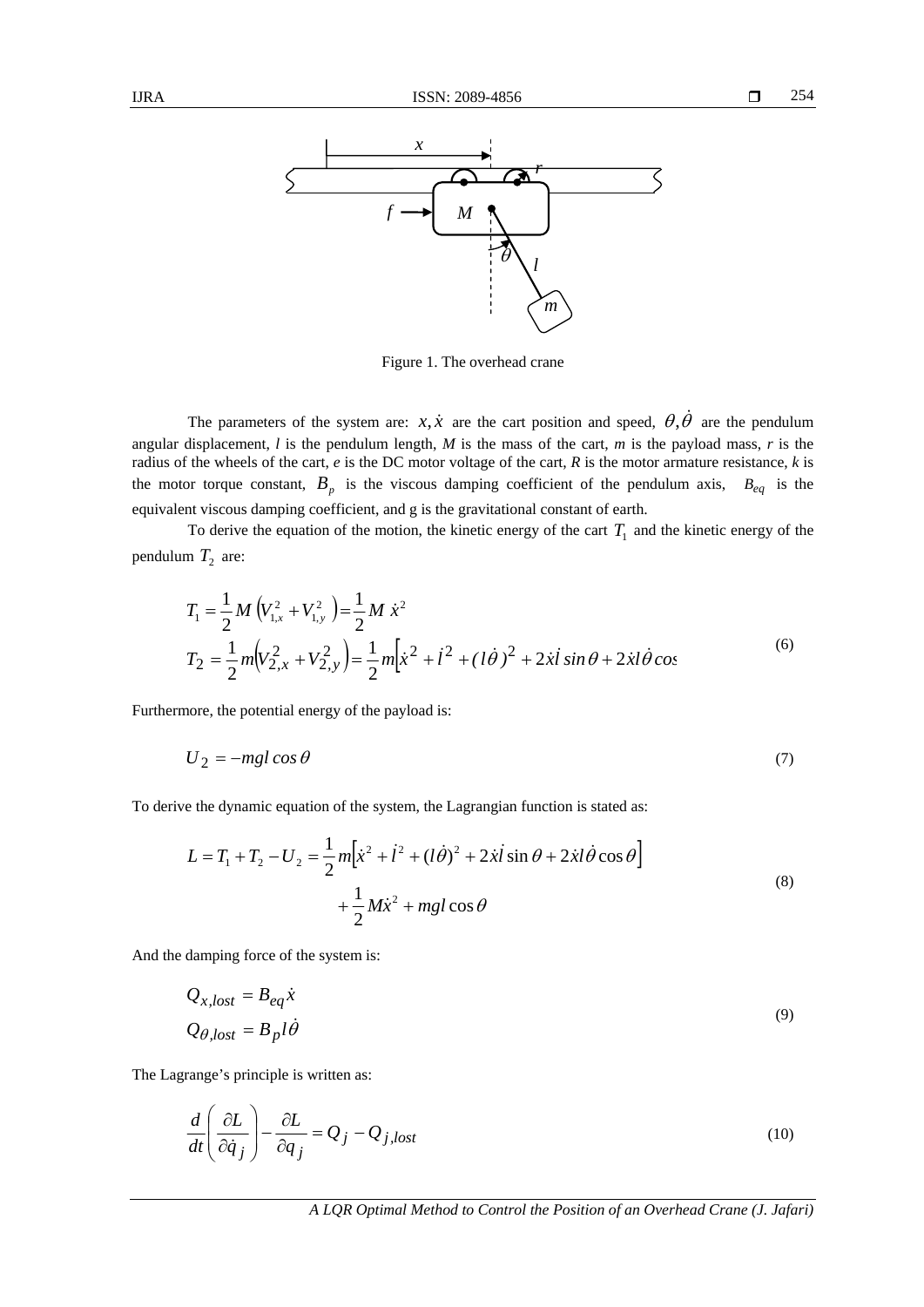Where  $q_j$  is the generalized coordinate of the system,  $Q_j$  is the generalized force exerted to the corresponding generalized coordinate, and *Qj*,*lost* is the damping force.

Then using Lagrange's principle, the nonlinear equations of the system can be achieved [16]:

$$
(M + m)\ddot{x} + ml\ddot{\theta}\cos\theta - ml\dot{\theta}^{2}\sin\theta = f
$$
  

$$
\ddot{x}\cos\theta + l\ddot{\theta} + g\sin\theta = 0
$$
 (11)

On the other hand, the linear force of the cart *f* is originated from the torque of the DC motor. Therefore, the related equations are:

$$
T = r f
$$
  
\n
$$
T = \frac{-k^2}{R} \omega + \frac{k}{R} e
$$
  
\n
$$
\dot{x} = r \omega
$$
\n(12)

Where *T* is the torque of the actuator, and  $\omega$  is the angular velocity of the motor. Thus, from Eqs. (11) and (12), we have:

$$
(M+m)\ddot{x} + ml\ddot{\theta}\cos\theta - ml\dot{\theta}^2\sin\theta = \frac{1}{r}\left(\frac{-k^2}{Rr}\dot{x} + \frac{k}{R}e\right)
$$
  

$$
\ddot{x}\cos\theta + l\ddot{\theta} + g\sin\theta = 0
$$
 (13)

To present the nonlinear equations of the system in state-space form, the state vector is defined as  $\vec{X} = \begin{bmatrix} x & \dot{x} & \theta & \dot{\theta} \end{bmatrix}$ , and the nonlinear equations are:

$$
\begin{cases}\n\dot{x} = \frac{d}{dt}(x) \\
\frac{m l^2 \dot{\theta}^2 \sin \theta + (M + m)gl \tan \theta + l \left(\frac{+ke}{Rr} - \frac{k^2 \dot{x}}{Rr^2}\right)}{M + m(1 - \cos^2 \theta)} - g \tan \theta \\
\dot{\theta} = \frac{d}{dt}(\theta) \\
-\frac{-ml \dot{\theta}^2 \sin \theta \cos \theta - (M + m)g \sin \theta - \cos \theta \left(\frac{+ke}{Rr} - \frac{k^2 \dot{x}}{Rr^2}\right)}{Ml + ml(1 - \cos^2 \theta)}\n\end{cases}
$$
\n(14)

Moreover, to Use LQR method, the linearization of the nonlinear equations must be done. Using the linearization method, the state-space linearized Equation of the systems are obtained as:

$$
\dot{X} = AX + Bu
$$
  
\n
$$
y = CX + Du
$$
\n(15)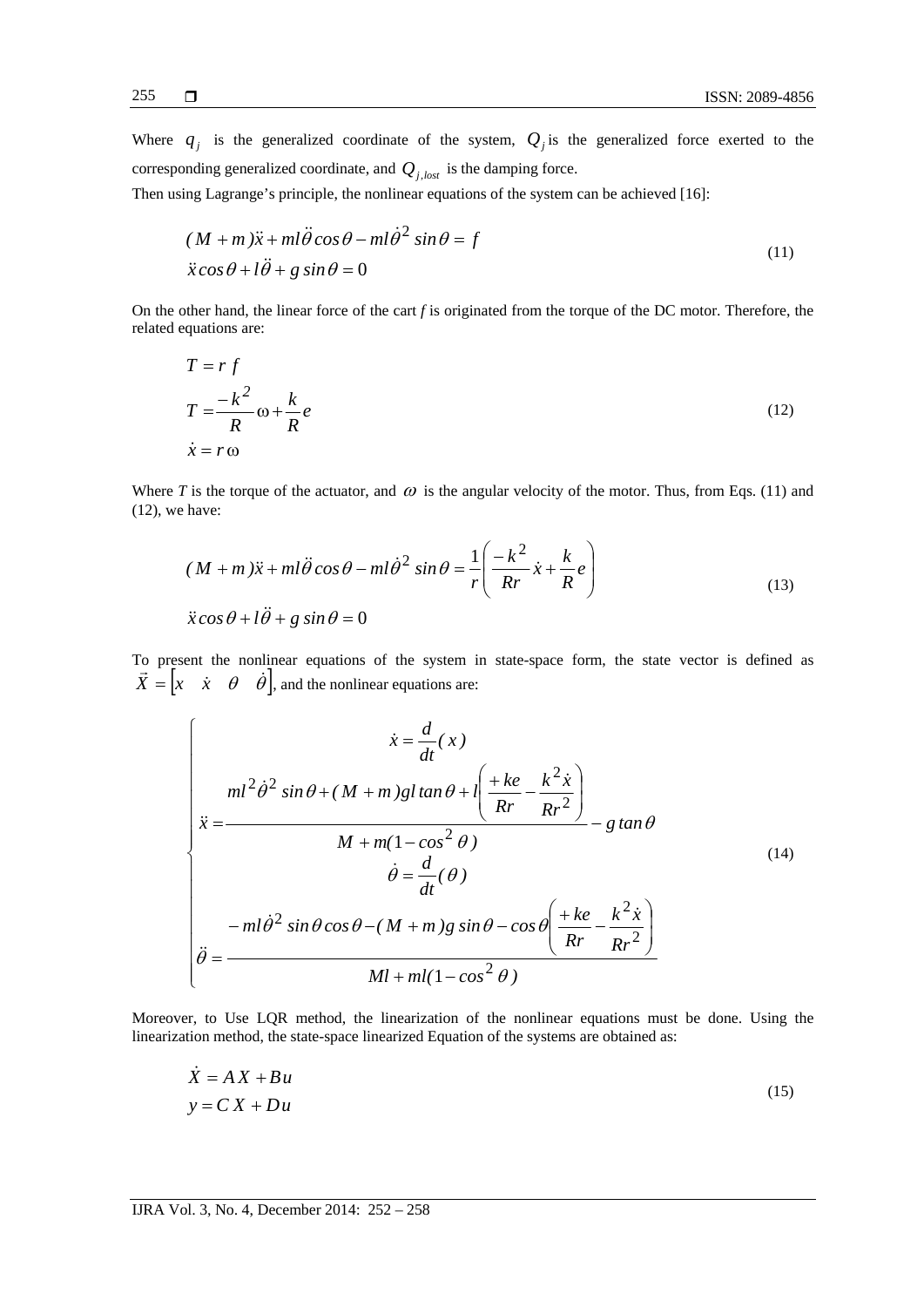$$
A = \begin{bmatrix} 0 & 1 & 0 & 0 \\ 0 & -\frac{k^2}{Rr^2M} & \frac{mg}{M} & 0 \\ 0 & 0 & 0 & 1 \\ 0 & \frac{k^2}{Rr^2Ml} & -\frac{(M+m)g}{Ml} & 0 \end{bmatrix}
$$

$$
B = \begin{bmatrix} 0 \\ \frac{k}{RrM} \\ -\frac{k}{RrMl} \end{bmatrix} \qquad C = \begin{bmatrix} 1 & 0 & 0 & 0 \end{bmatrix} \qquad D = 0
$$

# **4. SIMULATIONS AND RESULTS**

In this section, the LQR control of the overhead crane is simulated. The parameters of the systems are:  $l = 0.3302m$ ,  $M = 1.073kg$ ,  $m = 0.23kg$ ,  $r = 0.006m$ ,  $R = 2.6\Omega$ e,  $k = 0.00767Vs/rad$ ,  $e_{\text{max}} = 12V$ , and  $g = 9.81m/s^2$  [17].

As it is mentioned, the desired criterions of the control design are: the trolley can set the final position while the swaying of the pendulum is damped quickly, and the input voltage of the motor does not exceed its maximum value. For arbitrary *Q* and *R* weighting matrices, the LQR feedback controller gains are shown in Table 1.

Table 1. LQR controller gains

|           |    | Controller gain                                                         |
|-----------|----|-------------------------------------------------------------------------|
| diag(1)   |    | $K = \begin{bmatrix} 1 & 1.5735 & -0.97281 & -0.83742 \end{bmatrix}$    |
| diag(0.1) |    | $K = [0.31623 \quad 0.57139 \quad -0.17422 \quad -0.22028]$             |
| diag(1)   | 01 | $K = \begin{bmatrix} 3.1623 & 4.3898 & -5.7902 & -2.7238 \end{bmatrix}$ |

And the simulation results are depicted.



Figure 2. The displacement of the cart

*A LQR Optimal Method to Control the Position of an Overhead Crane (J. Jafari)*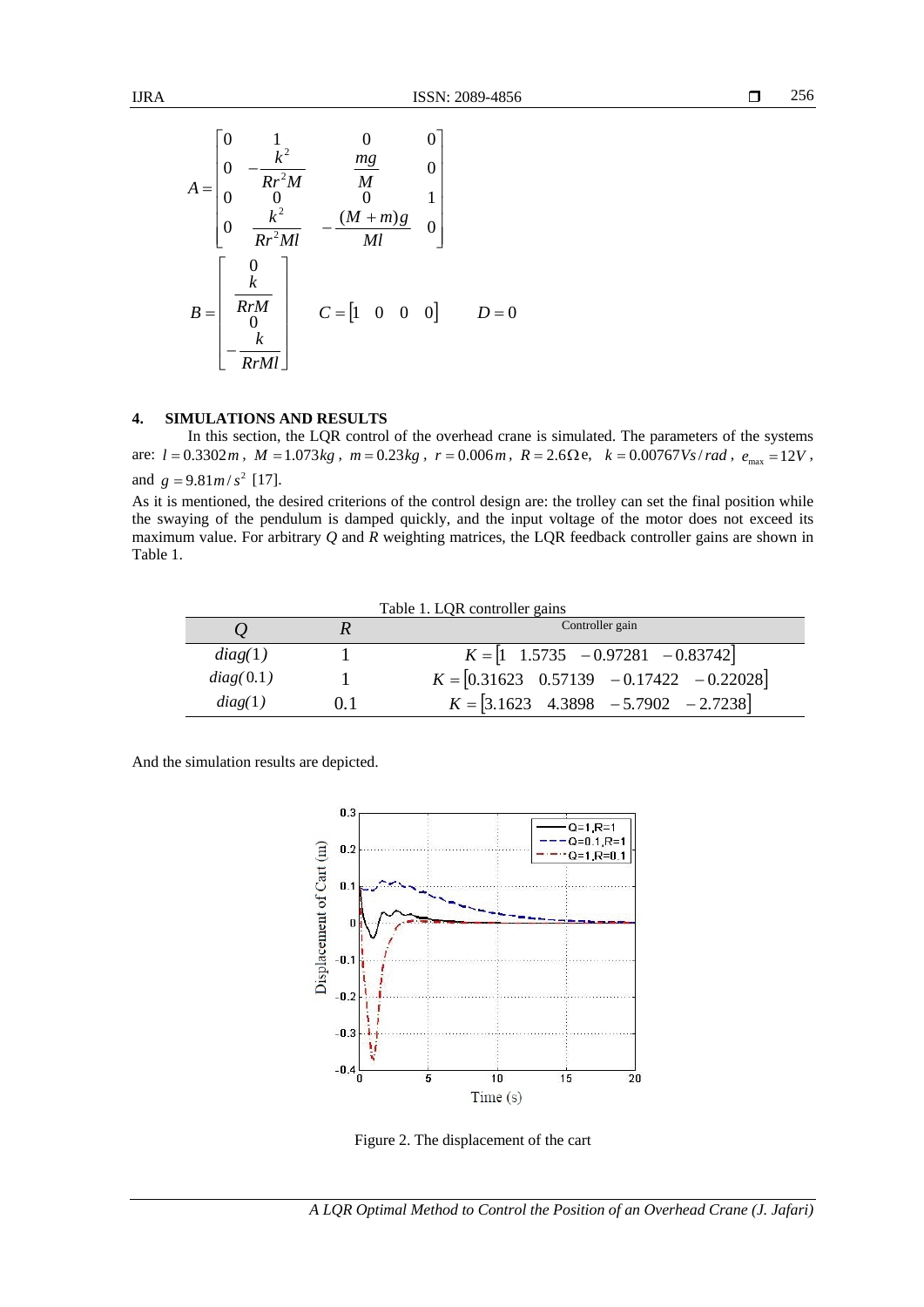

Figure 3. The displacement of the pendulum



Figure 4. The voltage of the cart

As it is seen in the forgoing figures, increasing the weighting of the state vector (*Q*), and decreasing the weighting of the input  $(R)$  leads to decreasing the maximum of the cart position and increasing of the maximum values of the input controller. Therefore, one can choose appropriate values of Q and R to obtain desired results.

## **5. CONCLUSION**

In this paper, the position control of the overhead crane has been investigated using LQR optimal control method. At first, the nonlinear dynamic equations of the system have been derived via Lagrange's principle, and then the dynamic of the DC motor has been applied to the system. The voltage of the actuator of the trolley has been assumed as the input, and displacement of the trolley has been presumed as the output of the system. To control the position of the cart, the LQR method has been developed and some simulations have been done. It is concluded that increasing the weighting of the state vector (*Q*) or decreasing the weighting of the input  $(R)$  leads to decreasing the maximum of the cart position and increasing of the maximum values of the input controller. Furthermore, simulation results properly demonstrated the power and efficiency of the proposed approach.